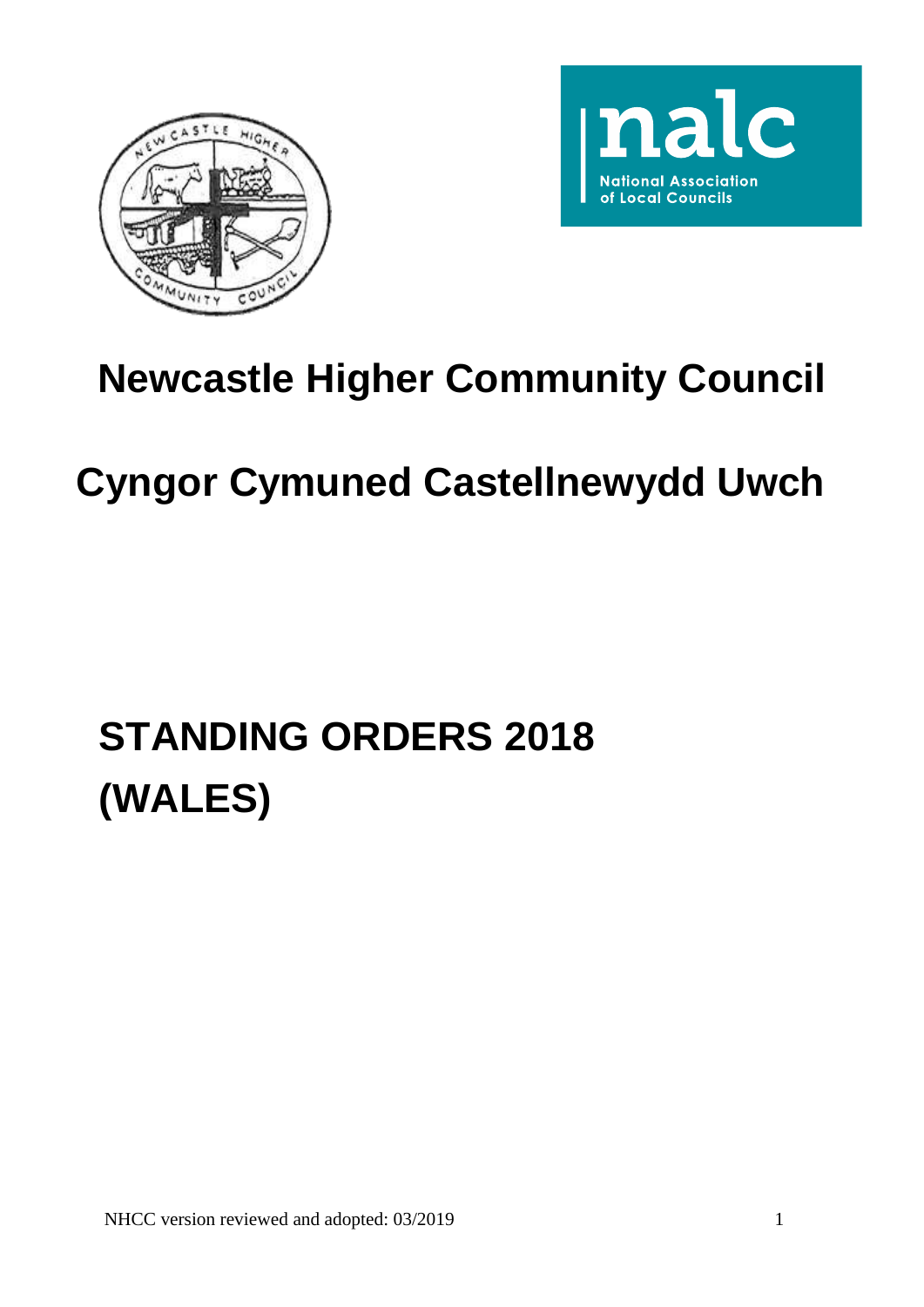**National Association of Local Councils (NALC) 109 Great Russell Street London WC1B 3LD**

**020 7637 1865 | nalc@nalc.gov.uk | www.nalc.gov.uk**

**© NALC 2018. All rights are reserved. No part of this publication may be reproduced or used for commercial purposes without the written permission of NALC save that councils in membership of One Voice Wales have permission to edit and use the model standing orders in this publication for their governance purposes.**

**Permission is given to use NALC's logo in the presented format only.**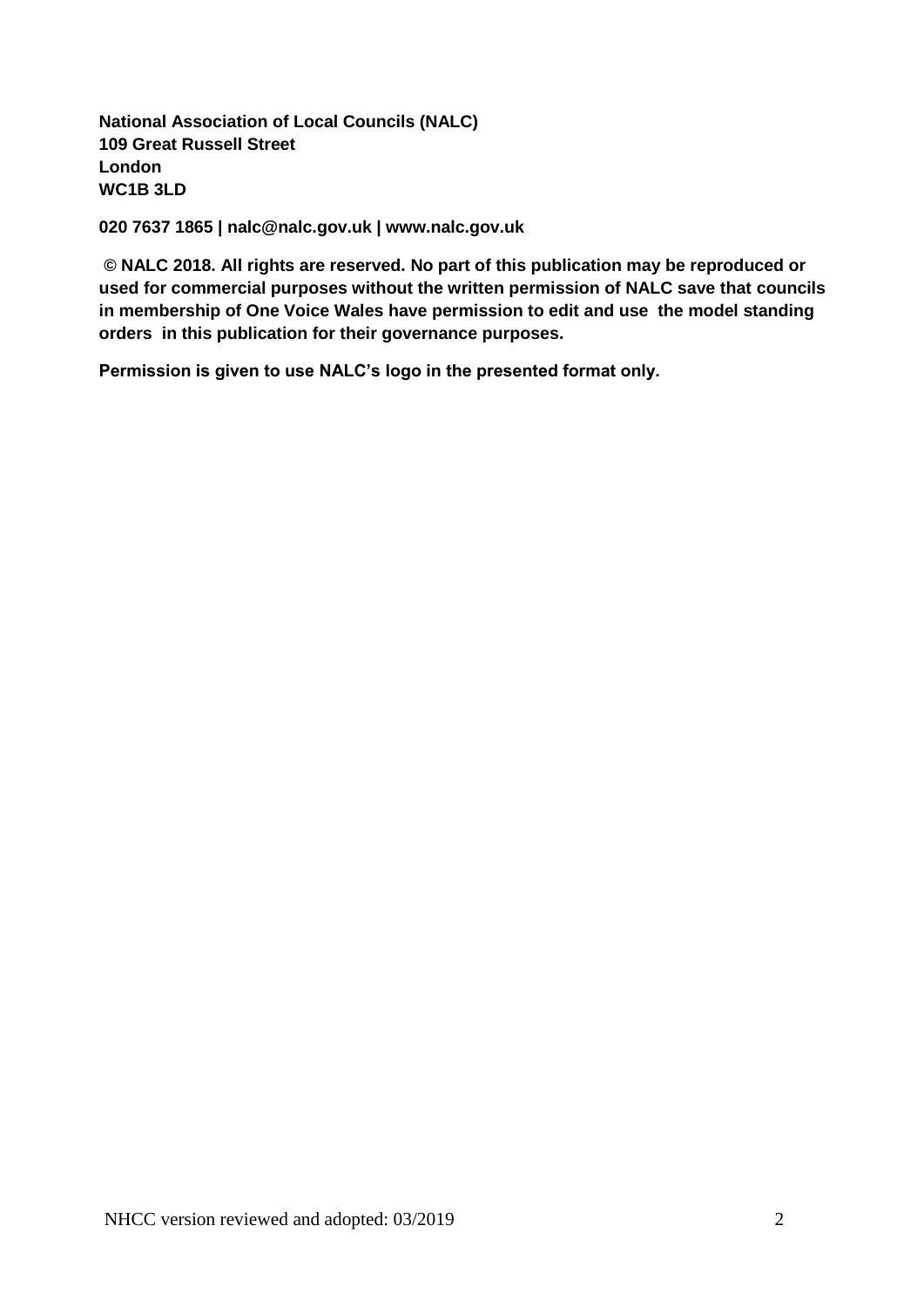| <b>HOW TO USE MODEL STANDING ORDERS</b>                       | 4              |
|---------------------------------------------------------------|----------------|
| <b>1. RULES OF DEBATE AT MEETINGS</b>                         | 4              |
| 2. DISORDERLY CONDUCT AT MEETINGS                             | 5              |
| <b>3. MEETINGS GENERALLY</b>                                  | 5              |
| <b>4. COMMITTEES AND SUB-COMMITTEES</b>                       | $\overline{7}$ |
| <b>5. ORDINARY COUNCIL MEETINGS</b>                           | 7              |
| <b>6. EXTRAORDINARY MEETINGS</b>                              | 8              |
| <b>7. PREVIOUS RESOLUTIONS</b>                                | 8              |
| <b>8. VOTING ON APPOINTMENTS</b>                              | 8              |
| <b>9. MANAGEMENT OF INFORMATION</b>                           | 9              |
| <b>10. DRAFT MINUTES</b>                                      | 9              |
| <b>11. CODE OF CONDUCT AND DISPENSATIONS</b>                  | 9              |
| <b>12. CODE OF CONDUCT COMPLAINTS</b>                         | 9              |
| <b>13. PROPER OFFICER</b>                                     | 10             |
| <b>14. RESPONSIBLE FINANCIAL OFFICER</b>                      | 10             |
| <b>15. ACCOUNTS AND ACCOUNTING STATEMENTS</b>                 | 10             |
| <b>16. FINANCIAL CONTROLS AND PROCUREMENT</b>                 | 10             |
| <b>17. HANDLING STAFF MATTERS</b>                             | 11             |
| <b>18. RESPONSIBILITIES TO PROVIDE INFORMATION</b>            | 11             |
| <b>19. RESPONSIBILITIES UNDER DATA PROTECTION LEGISLATION</b> | 12             |
| <b>20. RELATIONS WITH THE PRESS/MEDIA</b>                     | 12             |
| 21. EXECUTION AND SEALING OF LEGAL DEEDS                      | 12             |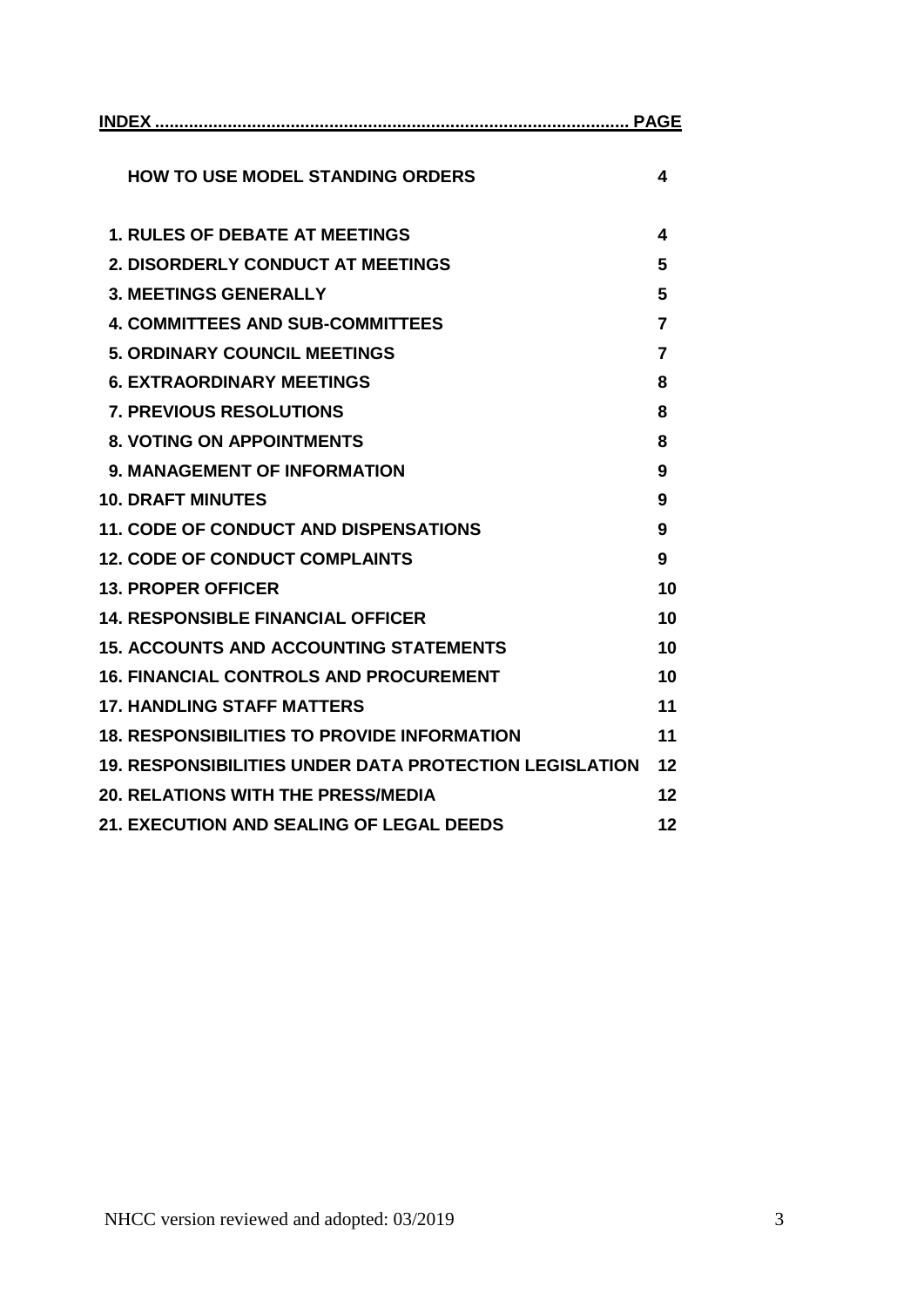### **HOW TO USE MODEL STANDING ORDERS**

Standing orders are the written rules of a local council. Standing orders are essential to regulate the proceedings of a meeting. A council may also use standing orders to confirm or refer to various internal organisational and administrative arrangements. The standing orders of a council are not the same as the policies of a council but standing orders may refer to them.

Local councils operate within a wide statutory framework. NALC's model standing orders incorporate and reference many statutory requirements to which councils are subject. It is not possible for the model standing orders to contain or reference all the statutory or legal requirements which apply to local councils. For example, it is not practical for model standing orders to document all obligations under data protection legislation. The statutory requirements to which a council is subject apply whether or not they are incorporated in a council's standing orders.

The model standing orders do not include model financial regulations. Financial regulations are standing orders to regulate and control the financial affairs and accounting procedures of a local council. The financial regulations, as opposed to the standing orders of a council, include most of the requirements relevant to the council's Responsible Financial Officer. Model financial regulations are available to councils in membership of One Voice Wales (OVW)

The decision of the Chair of a meeting as to the application of Standing Orders at the meeting shall be final.

# **1. RULES OF DEBATE AT MEETINGS**

- a Motions on the agenda shall be considered in the order that they appear unless the order is changed at the discretion of the chair of the meeting.
- b A motion (including an amendment) shall not be progressed unless it has been moved and seconded.
- c A motion on the agenda that is not moved by its proposer may be treated by the chair of the meeting as withdrawn.
- d If a motion (including an amendment) has been seconded, it may be withdrawn by the proposer only with the consent of the seconder and the meeting.
- e An amendment is a proposal to remove or add words to a motion. It shall not negate the motion.
- f A point of order shall be decided by the chair of the meeting and his/her decision shall be final.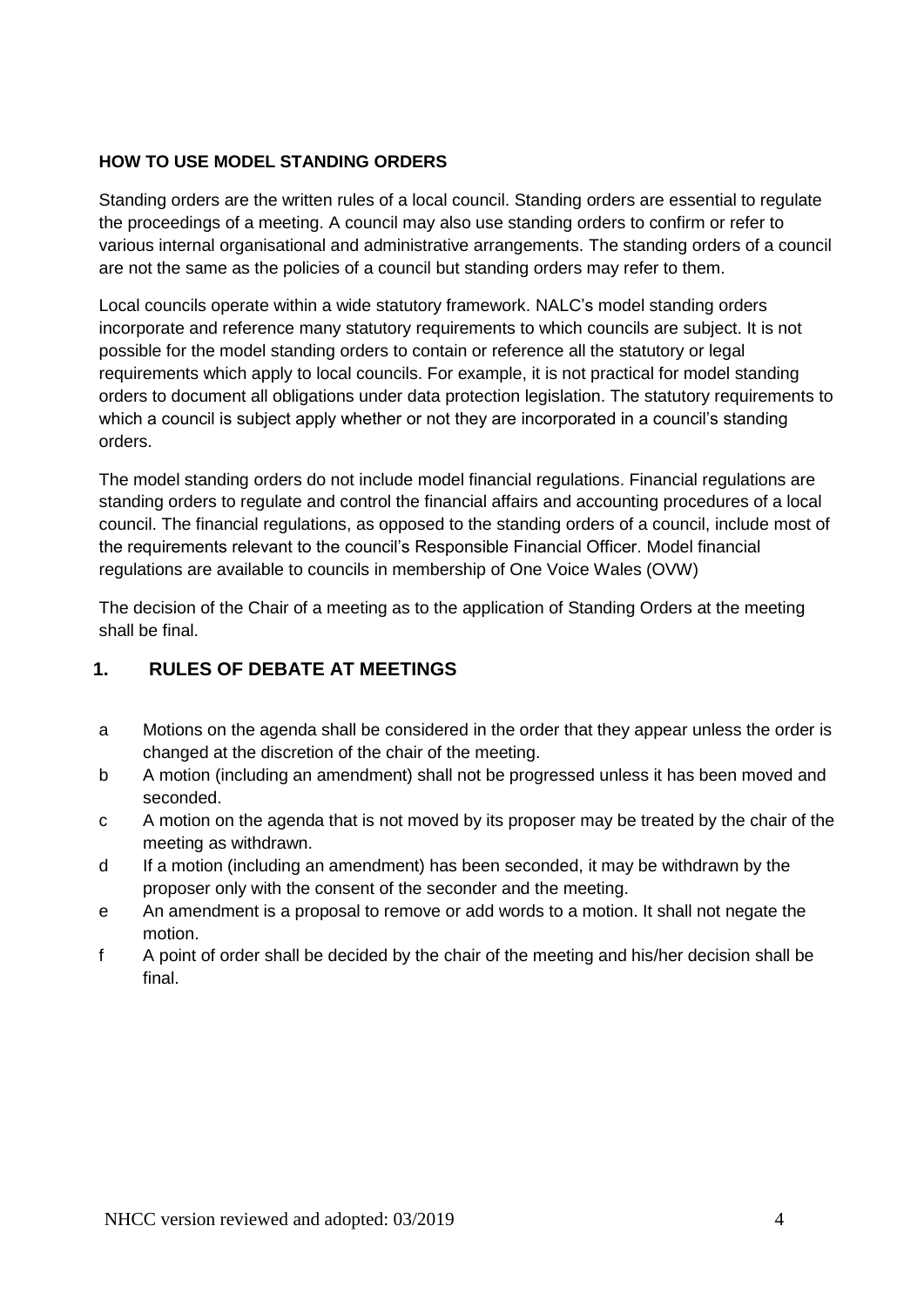# **2. DISORDERLY CONDUCT AT MEETINGS**

- a No person shall obstruct the transaction of business at a meeting or behave offensively or improperly. If this standing order is ignored, the chair of the meeting shall request such person(s) to moderate or improve their conduct.
- b If person(s) disregard the request of the chair of the meeting to moderate or improve their conduct, any councillor or the chair of the meeting may move that the person be no longer heard or be excluded from the meeting. The motion, if seconded, shall be put to the vote without discussion.
- c If a resolution made under standing order 2(b) is ignored, the chair of the meeting may take further reasonable steps to restore order or to progress the meeting. This may include temporarily suspending or closing the meeting.

# **3. MEETINGS GENERALLY**

Full Council meetings Committee meetings **below** Sub-committee meetings

- a **Meetings shall not take place in premises which at the time of the meeting are used for the supply of alcohol, unless no other premises are available free of charge or at a reasonable cost.**
- b **The minimum three clear days for notice of a meeting does not include the day on which notice was issued, the day of the meeting, a Sunday, a day of the Christmas break, a day of the Easter break or of a bank holiday or a day appointed for public thanksgiving or mourning.**
- c **The minimum three clear days' public notice for a meeting does not include the day on which the notice was issued or the day of the meeting unless the meeting is convened at shorter notice**
- ● d **Meetings shall be open to the public unless their presence is prejudicial to the public interest by reason of the confidential nature of the business to be transacted or for other special reasons. The public's exclusion from part or all of a meeting shall be by a resolution which shall give reasons for the public's exclusion.**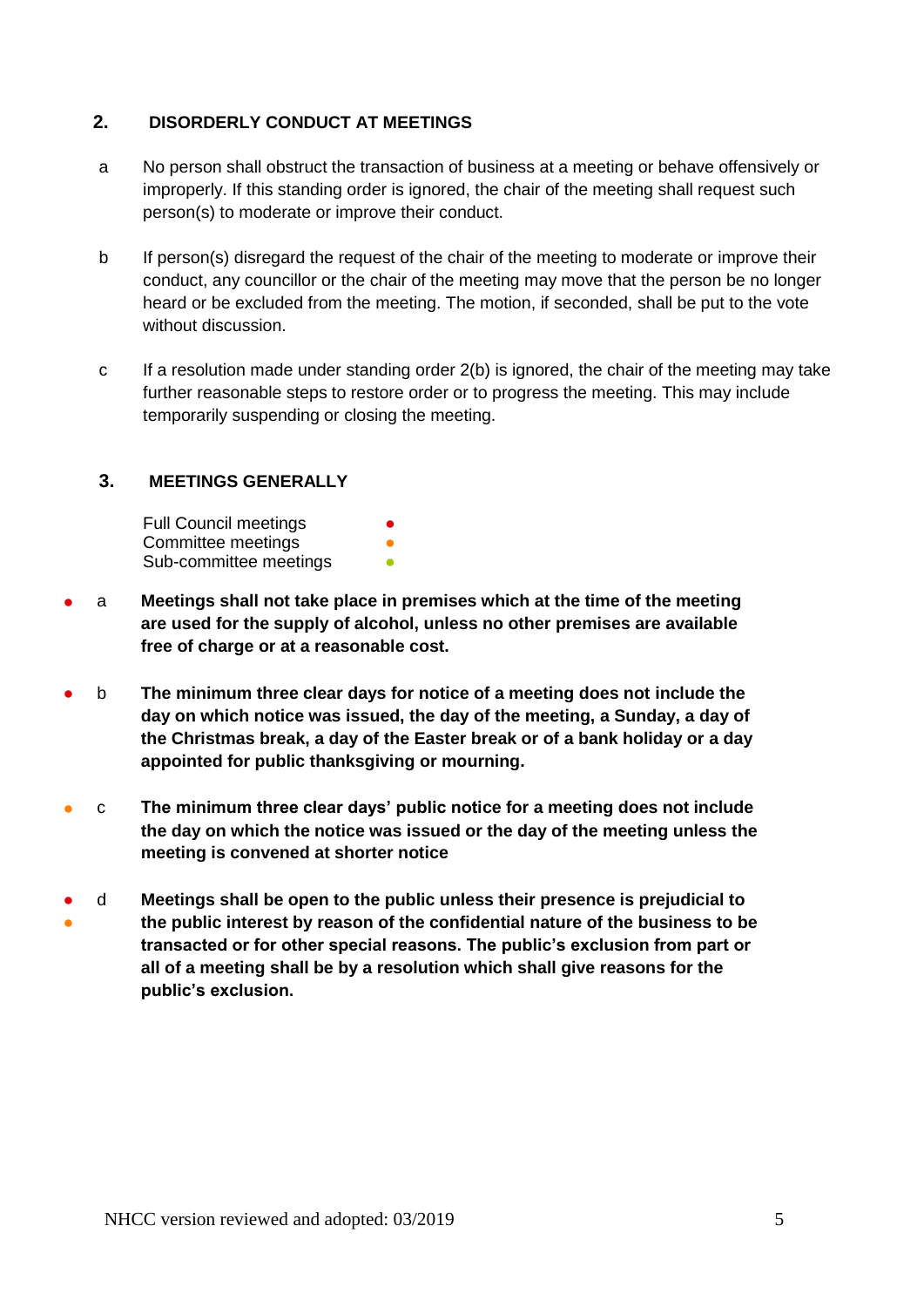- **e.**Members of the public may make representations, answer questions and give evidence at a meeting which they are entitled to attend in respect of the business on the agenda.
- **f.** The period of time designated for public participation at a meeting in accordance with standing order 3(e) shall not exceed (15) minutes unless directed by the chair of the meeting.
- **g. Photographing, recording, broadcasting or transmitting the proceedings of a meeting by any means is not permitted without the Council's** prior written **consent**.
- **h. The press shall be provided with reasonable facilities for the taking of their report of all or part of a meeting at which they are entitled to be present.**
- **i. Subject to standing orders which indicate otherwise, anything authorised or required to be done by, to or before the Chair of the Council may in his absence be done by, to or before the Deputy Chair of the Council (if there is one).**
- **j. The Chair of the Council, if present, shall preside at a meeting. If the Chair is absent from a meeting, the Deputy Chair of the Council (if there is one), if present, shall preside. If both the Chair and the Deputy Chair are absent from a meeting, a councillor as chosen by the councillors present at the meeting shall preside at the meeting.**
- **k. Subject to a meeting being quorate, all questions at a meeting shall be decided by a majority of the councillors and non-councillors with voting rights present and voting.**
- **l. The chair of a meeting may give an original vote on any matter put to the vote, and in the case of an equality of votes may exercise his/her casting vote whether or not he/she gave an original vote.**
- **m. Unless standing orders provide otherwise, voting on a question shall be by a show of hands. At the request of a councillor, the voting on any question shall be recorded so as to show whether each councillor present and voting gave his vote for or against that question, if requested, the vote may be taken by secret ballot.**
- **n.** The minutes of a meeting shall include an accurate record of the following:
	- i. the time and place of the meeting;
	- ii. the names of councillors who are present and the names of councillors who are absent;
	- iii. interests that have been declared by councillors and noncouncillors with voting rights;
	- iv. whether a councillor or non-councillor with voting rights left the meeting when matters that they held interests in were being considered;
	- v. if there was a public participation session; and
	- vi. the resolutions made.
- **o. A councillor or a non-councillor with voting rights who has a personal or prejudicial interest in a matter being considered at a meeting which limits or restricts his right to participate in a discussion or vote on that matter is subject to obligations in the code of conduct adopted by the Council**.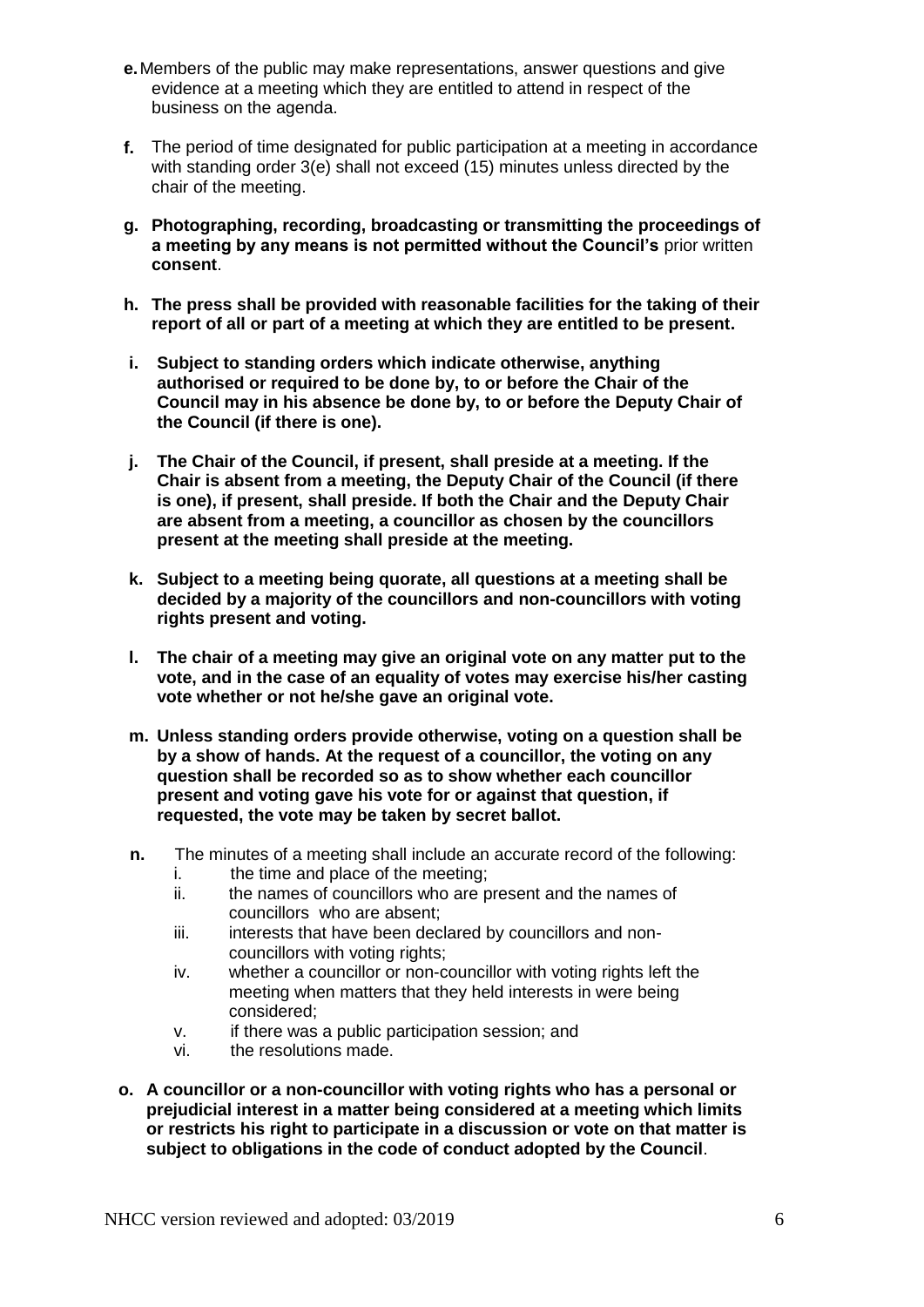- **p. No business may be transacted at a meeting unless at least one-third of the whole number of members of the Council are present and in no case shall the quorum of a meeting be less than three.**
- **q. If a meeting is or becomes inquorate** (fewer that 3 members present) **no business shall be transacted**. The business on the agenda for the meeting may be discussed and recommendations taken to the next meeting for ratification.
- **r.** A meeting shall not normally exceed a period of two (2) hours.

#### **4. COMMITTEES AND SUB-COMMITTEES**

- a **Unless the Council determines otherwise, a committee may appoint a sub-committee whose terms of reference and members shall be determined by the committee.**
- b **The members of a committee may include non-councillors unless it is a committee which regulates and controls the finances of the Council.**
- c **Unless the Council determines otherwise, all the members of an advisory committee and a sub-committee of the advisory committee may be non-councillors.**
- d The Council may appoint standing committees or other committees as may be necessary from time to time as per its policy. The Chair can call a committee meeting and may attend/observe all such committee meetings of the Community Council.

#### **5. ORDINARY COUNCIL MEETINGS**

- a **In an election year, the annual meeting of the Council shall be held on or within 14 days following the day on which the councillors elected take office.**
- b **In a year which is not an election year, the annual meeting of the Council shall be held on such day in May as the Council decides.**
- c **If no other time is fixed, the annual meeting of the Council shall take place at 6 pm.**
- d **In addition to the annual meeting of the Council, any number of other ordinary meetings may be held in each year on such dates and times as the Council decides.**
- e **The first business conducted at the annual meeting of the Council shall be the election of the Chair and Deputy Chair (if there is one) of the Council.**
- f **The Chair of the Council, unless he/she has resigned or becomes disqualified, shall continue in office and preside at the annual meeting until his/her successor is elected at the next annual meeting of the Council.**
- g **The Deputy Chair of the Council if there is one, unless he/she resigns or becomes disqualified, shall hold office until immediately after the election of the Chair of the Council at the next annual meeting of the Council.**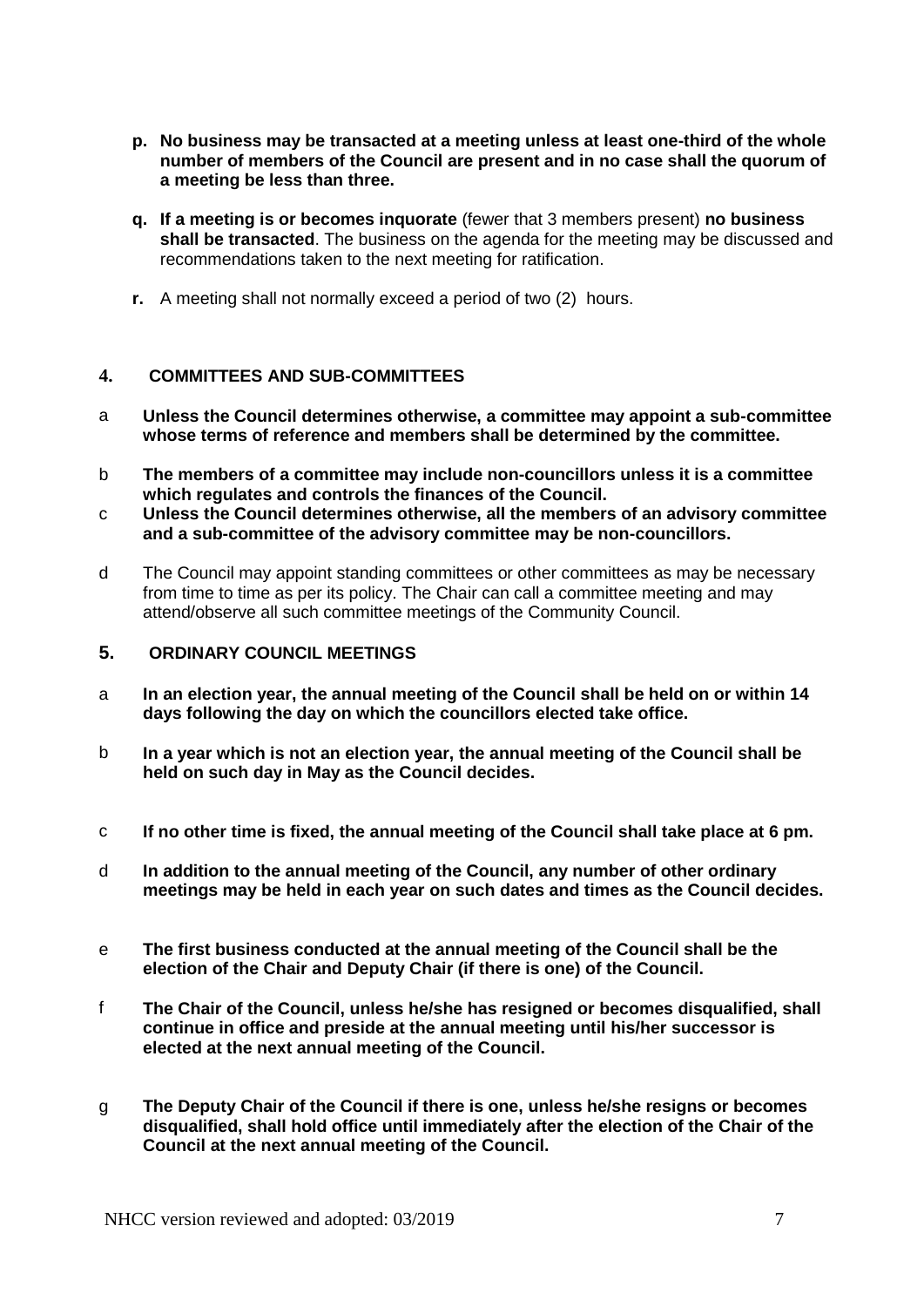- h **In an election year, if the current Chair of the Council has not been re-elected as a member of the Council, he/she shall preside at the annual meeting until a successor Chairs of the Council has been elected. The current Chair of the Council shall not have an original vote in respect of the election of the new Chair of the Council but shall give a casting vote in the case of an equality of votes.**
- i **In an election year, if the current Chair of the Council has been re-elected as a member of the Council, he/she shall preside at the annual meeting until a new Chair of the Council has been elected. He/she may exercise an original vote in respect of the election of the new Chair of the Council and shall give a casting vote in the case of an equality of votes.**
- j Following the election of the Chair of the Council and Deputy Chair (if there is one) of the Council at the annual meeting, the business shall normally include:
	- i. **In an election year, delivery by the Chair of the Council and councillors of their acceptance of office forms unless the Council resolves for this to be done at a later date. In a year which is not an election year, delivery by the Chair of the Council of his** or her **acceptance of office form unless the Council resolves for this to be done at a later date;**
- **6. EXTRAORDINARY MEETINGS OF THE COUNCIL, COMMITTEES AND SUB-COMMITTEES**
- a **The Chair of the Council may convene an extraordinary meeting of the Council at any time.**
- b **If the Chair of the Council does not call an extraordinary meeting of the Council within seven days of having been requested in writing to do so by two councillors, any two councillors may convene an extraordinary meeting of the Council. The public notice giving the time, place and agenda for such a meeting shall be signed by the two councillors.**

# **7. PREVIOUS RESOLUTIONS**

- a A resolution shall not be reversed within six months except either by a special motion, which requires written notice by at least three councillors to be given to the Proper Officer, or by a motion moved in pursuance of the recommendation of a committee or a subcommittee.
- b When a motion moved pursuant to standing order 7(a) has been disposed of, no similar motion may be moved for a further six months.

# **8. VOTING ON APPOINTMENTS**

a Where more than two persons have been nominated for a position to be filled by the Council and none of those persons has received an absolute majority of votes in their favour, the name of the person having the least number of votes shall be struck off the list and a fresh vote taken. This process shall continue until a majority of votes is given in favour of one person. A tie in votes may be settled by the casting vote exercisable by the chair of the meeting.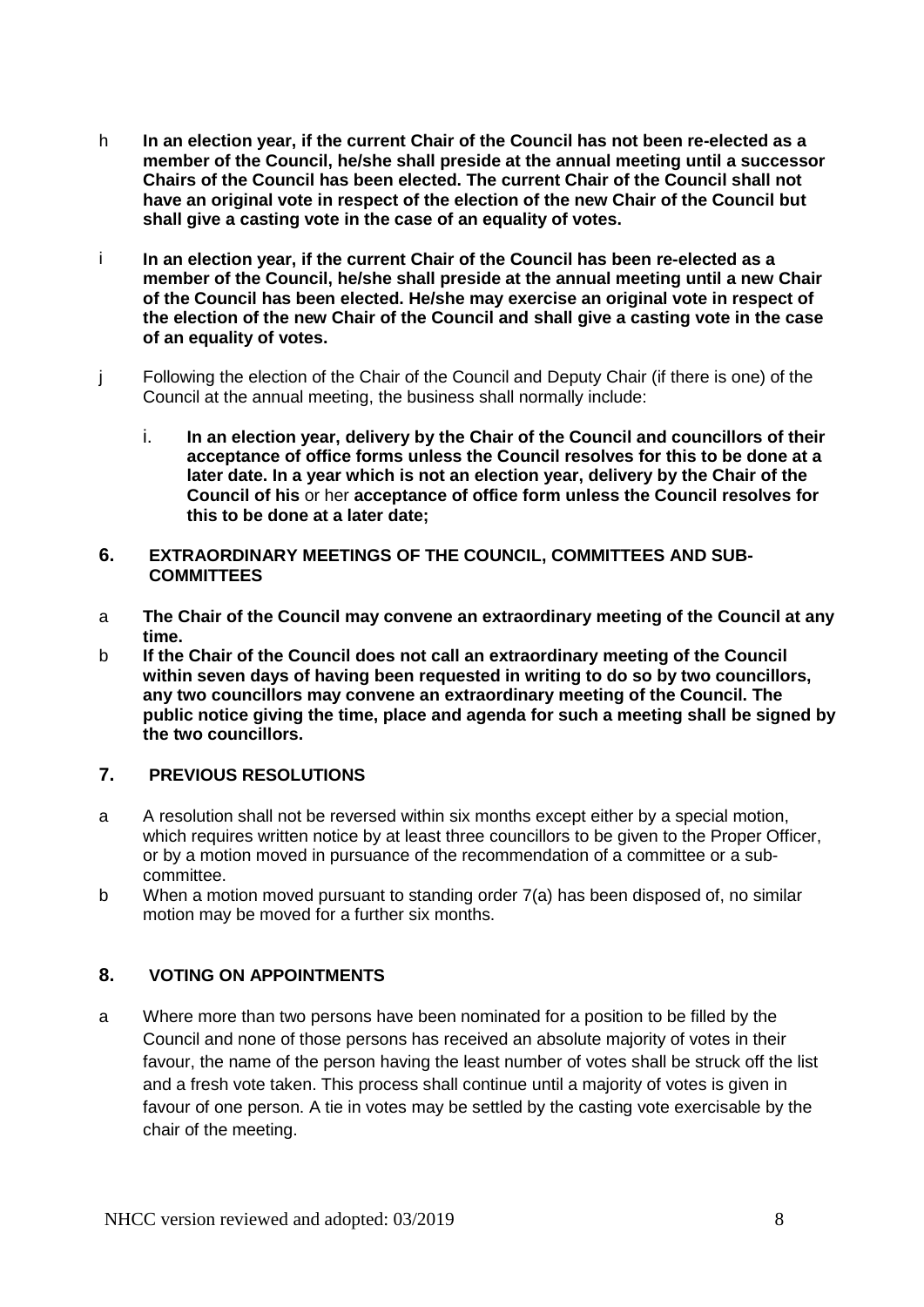# **9. MANAGEMENT OF INFORMATION**

- a **The Council shall have in place and keep under review, technical and organisational measures to keep secure information (including personal data) which it holds in paper and electronic form. Such arrangements shall include deciding who has access to personal data and encryption of personal data.**
- b **The Council shall have in place, and keep under review, policies for the retention and safe destruction of all information (including personal data) which it holds in paper and electronic form. The Council's retention policy shall confirm the period for which information (including personal data) shall be retained or if this is not possible the criteria used to determine that period (e.g. the Limitation Act 1980).**
- c **The agenda, papers that support the agenda and the minutes of a meeting shall not disclose or otherwise undermine confidential information or personal data without legal justification.**
- d **Councillors, staff, the Council's contractors and agents shall not disclose confidential information or personal data without legal justification.**

#### **10. DRAFT MINUTES**

- a If the draft minutes of a preceding meeting have been served on councillors with the agenda to attend the meeting at which they are due to be approved for accuracy, they shall be taken as read.
- b There shall be no discussion about the draft minutes of a preceding meeting except in relation to their accuracy. A motion to correct an inaccuracy in the draft minutes shall be moved in accordance with standing order 10(a).
- c The accuracy of draft minutes, including any amendment(s) made to them, shall be confirmed by resolution and shall be signed by the chairman of the meeting and stand as an accurate record of the meeting to which the minutes relate.

# **11. CODE OF CONDUCT AND DISPENSATIONS**

- a **Councillors and non-councillors with voting rights shall observe the code of conduct adopted by the Council.**
- b All Councillors and non-councillors with voting rights shall undertake training in the Code of conduct within a reasonable timeframe following the delivery of their acceptance form
- c **Dispensation requests shall be in writing and submitted to the standards committee of the County Borough Council**

# **12. CODE OF CONDUCT COMPLAINTS**

a Upon notification by the County Borough Council that it is dealing with a complaint that a councillor or non-councillor with voting rights has breached the Council's code of conduct, the Proper Officer shall report this to the Council.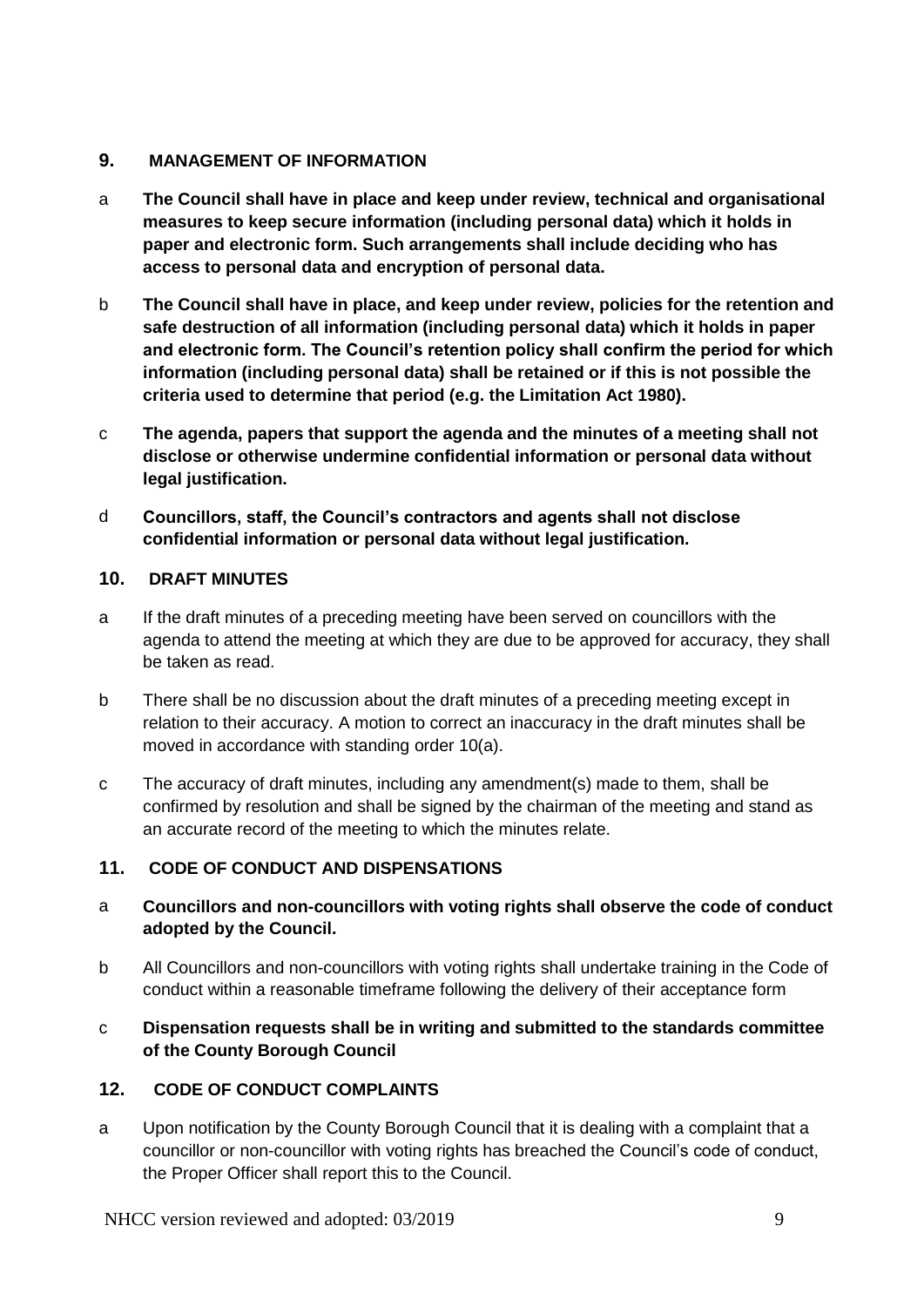# **13. PROPER OFFICER**

- a The Proper Officer shall be either (i) the clerk or (ii) other staff member(s) nominated by the Council to undertake the work of the Proper Officer when the Proper Officer is absent.
- b The Proper Officer shall:
	- i. **at least three clear days before a meeting of the council;**
		- **serve on councillors by delivery or post** or by email **at their residences a signed summons confirming the time, place and the agenda; and**
		- **provide, in a conspicuous place, public notice of the time, place and agenda (provided that the public notice with agenda of an extraordinary meeting of the Council convened by councillors is signed by them) and publish electronically notice of the time and place and, as far as reasonably practicable, any documents relating to the business to be transacted at the meeting unless they relate to business which is likely to be considered in private or if their disclosure would be contrary to any enactment.**
	- ii. **convene a meeting of Council for the election of a new Chair of the Council, occasioned by a casual vacancy in his** / her **office;**
	- iii. **facilitate inspection of the minute book by local government electors;**
	- iv. **receive and retain copies of byelaws made by other local authorities;**
	- v. hold acceptance of office forms from councillors;
	- vi. hold a copy of every councillor's register of interests;
	- vii. refer a planning application received by the Council to the Chair or the Deputy Chair (if there is one) of the Council] forthwith on receipt to facilitate an extraordinary meeting if the nature of a planning application requires consideration before the next ordinary meeting of the Council.

# **14. RESPONSIBLE FINANCIAL OFFICER**

The Council shall appoint a Responsible Financial Officer (normally the Clerk).

# **15. ACCOUNTS AND ACCOUNTING STATEMENTS**

For matters relating to accounts and accounting statements, these are set out in the Councils procedural statements.

# **16. FINANCIAL CONTROLS AND PROCUREMENT**

a The Council shall consider and approve financial regulations drawn up by the Responsible Financial Officer, which shall include arrangements in respect of the following: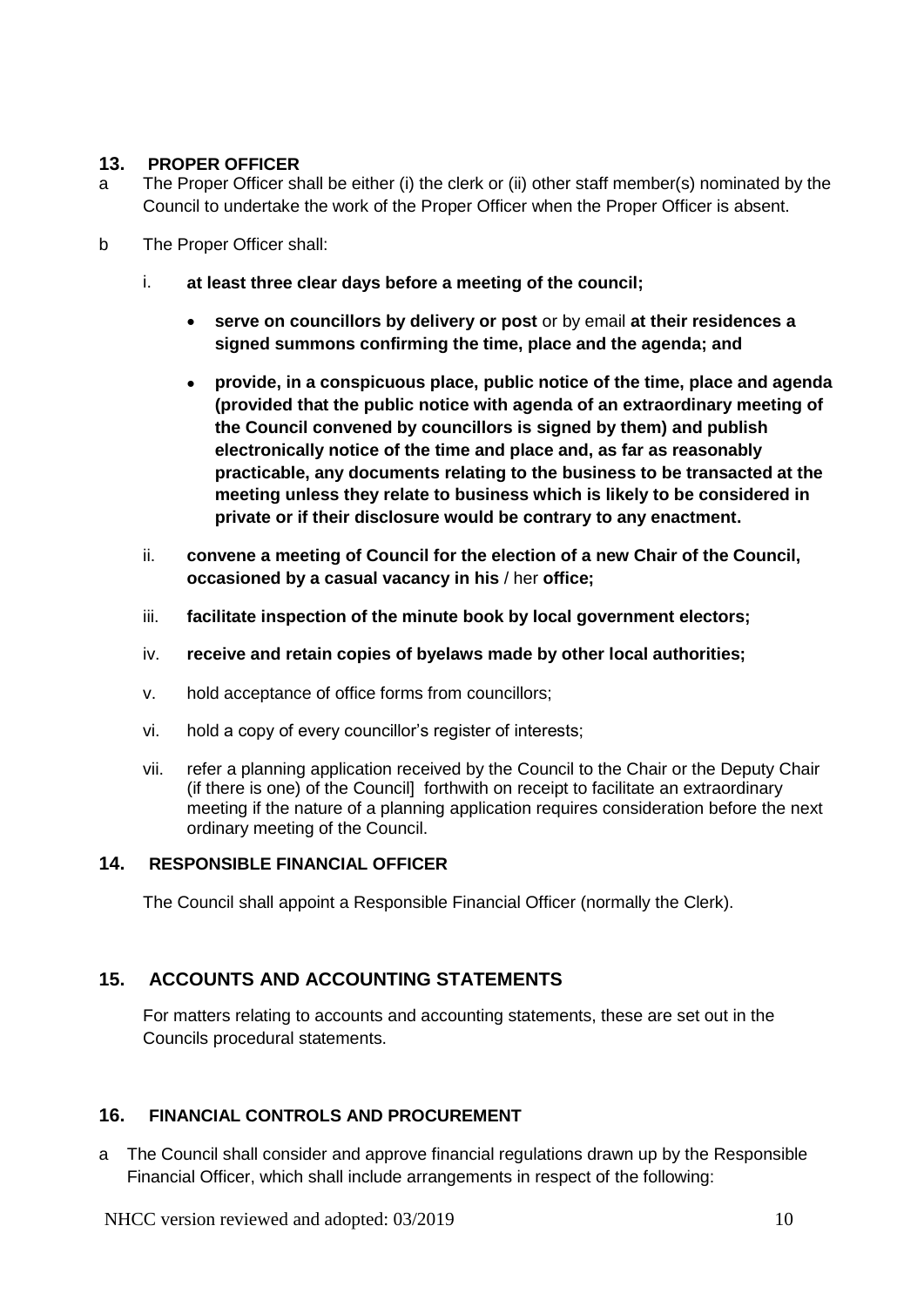- i. The keeping of accounting records and systems of internal controls;
- ii. The assessment and management of financial risks faced by the Council;
- iii. The work of the independent internal auditor in accordance with proper practices ad the receipt of regular reports from the internal auditor, which shall be required at least annually;
- iv. subject to standing order 18(e) and (f) whether contracts with an estimated value below £15000 (fifteen thousand) or due to special circumstances are exempt from a tendering process or procurement exercise.
- b Financial regulations and procurement policy shall be reviewed regularly for fitness for purpose;
- c **A public contract regulated by the Public Contracts Regulations 2015 with an estimated value in excess of £181,302 for a public service or supply contract or in excess of £4,551,413 for a public works contract (or other thresholds determined by the European Commission every two years and published in the Official Journal of the European Union (OJEU)) shall comply with the relevant procurement procedures and other requirements in the Public Contracts Regulations 2015 which include advertising the contract opportunity on the Contracts Finder website and in OJEU.**
- d **A public contract in connection with the supply of gas, heat, electricity, drinking water, transport services, or postal services to the public; or the provision of a port or airport; or the exploration for or extraction of gas, oil or solid fuel with an estimated value in excess of £363,424 for a supply, services or design contract; or in excess of £4,551,413 for a works contract; or £820,370 for a social and other specific services contract (or other thresholds determined by the European Commission every two years and published in OJEU) shall comply with the relevant procurement procedures and other requirements in the Utilities Contracts Regulations 2016.**

# **17. HANDLING STAFF MATTERS**

A matter personal to a member of staff that is being considered by a meeting of Council or a relevant sub committee is subject to standing order 11 and will comply with any relevant adopted policies and procedures.

# **18. RESPONSIBILITIES TO PROVIDE INFORMATION**

- a **In accordance with freedom of information legislation, the Council shall publish information in accordance with its publication scheme and respond to requests for information held by the Council.**
- **19. RESPONSIBILITIES UNDER DATA PROTECTION LEGISLATION**  (Below is not an exclusive list).
- a **The Council may appoint a Data Protection Officer.**
- b **The Council shall have policies and procedures in place to respond to an individual exercising statutory rights concerning his personal data.**